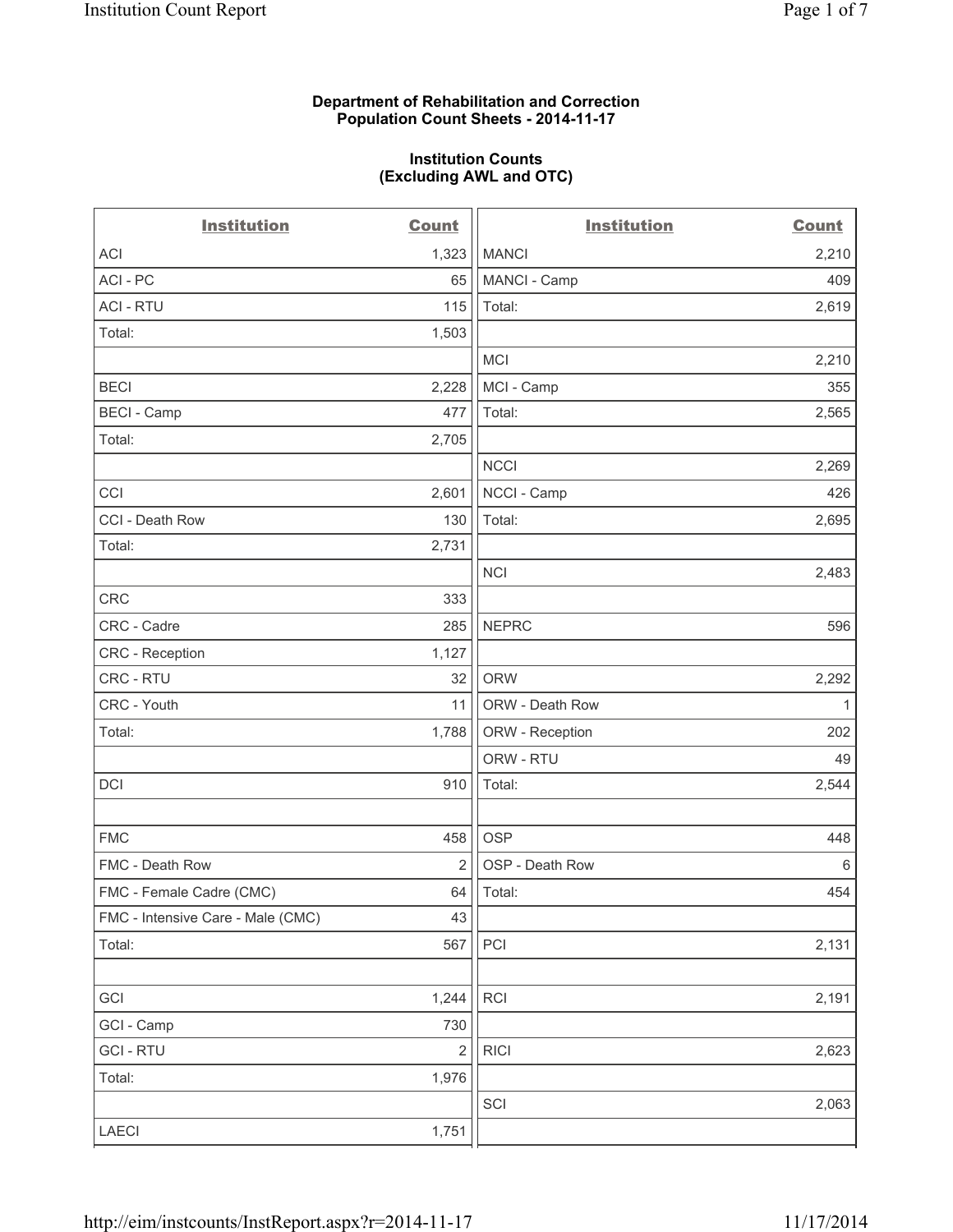|                          |       | <b>SOCF</b>      |                          | 1,181  |
|--------------------------|-------|------------------|--------------------------|--------|
| LECI                     | 1,936 | SOCF - RTU       |                          | 58     |
| LECI - Camp              | 186   | Total:           |                          | 1,239  |
| Total:                   | 2,122 |                  |                          |        |
|                          |       | <b>TCI</b>       |                          | 1,071  |
| LOCI                     | 2,271 | TCI - Camp       |                          | 450    |
|                          |       | Total:           |                          | 1,521  |
| <b>LORCI</b>             | 273   |                  |                          |        |
| LORCI - Cadre            | 223   | <b>TOCI</b>      |                          | 1,051  |
| <b>LORCI - Reception</b> | 1,157 | <b>TOCI - PC</b> |                          | 41     |
| Total:                   | 1,653 | Total:           |                          | 1,092  |
|                          |       |                  |                          |        |
| <b>MACI</b>              | 1,161 | <b>WCI</b>       |                          | 1,289  |
| MACI - Minimum           | 1,433 | WCI - RTU        |                          | 98     |
| Total:                   | 2,594 | Total:           |                          | 1,387  |
|                          |       |                  |                          |        |
|                          |       |                  | <b>Total Population:</b> | 50,774 |

\* The Total Population includes 38 Offenders with Reason Codes 30 & 31. \*\* The Total Population includes 32 Offenders with Reason Code 0A.

# **Male Population by Security Level (Include AWL and Exclude OTC)**

| <b>Security Level</b>  | <b>Body</b> | <b>AWL</b> | <u>(-OTC)</u> | <b>Total</b> |
|------------------------|-------------|------------|---------------|--------------|
| Total Level 5          | 114         |            | 0             | 115          |
| Total Level 4          | 1,780       | 23         | 21            | 1,782        |
| Total Level 3          | 11,396      | 144        | 91            | 11,449       |
| Total Level 2          | 17,413      | 267        | 191           | 17,489       |
| Total Level 1          | 15,721      | 241        | 143           | 15,819       |
| <b>Total Death Row</b> | 139         | 1          | 0             | 140          |
| <b>Total Male</b>      | 46,563      | 677        | 446           | 46,794       |

## **Female Population by Institution (Include AWL and Exclude OTC)**

| <b>Institution</b>       | <b>Body</b> | <b>AWL</b>   | $(-OTC)$ | <b>Total</b> |
|--------------------------|-------------|--------------|----------|--------------|
| <b>DCI</b>               | 910         | 8            | 5        | 913          |
| <b>FMC</b>               | 21          | 3            | 2        | 22           |
| FMC - Female Cadre (CMC) | 64          | $\mathbf{0}$ | 0        | 64           |
| <b>NEPRC</b>             | 596         | 23           |          | 612          |
| <b>ORW</b>               | 2,291       | 47           | 29       | 2,309        |
| <b>ORW - Death Row</b>   |             | 0            |          |              |
| ORW - Reception          | 202         |              |          | 202          |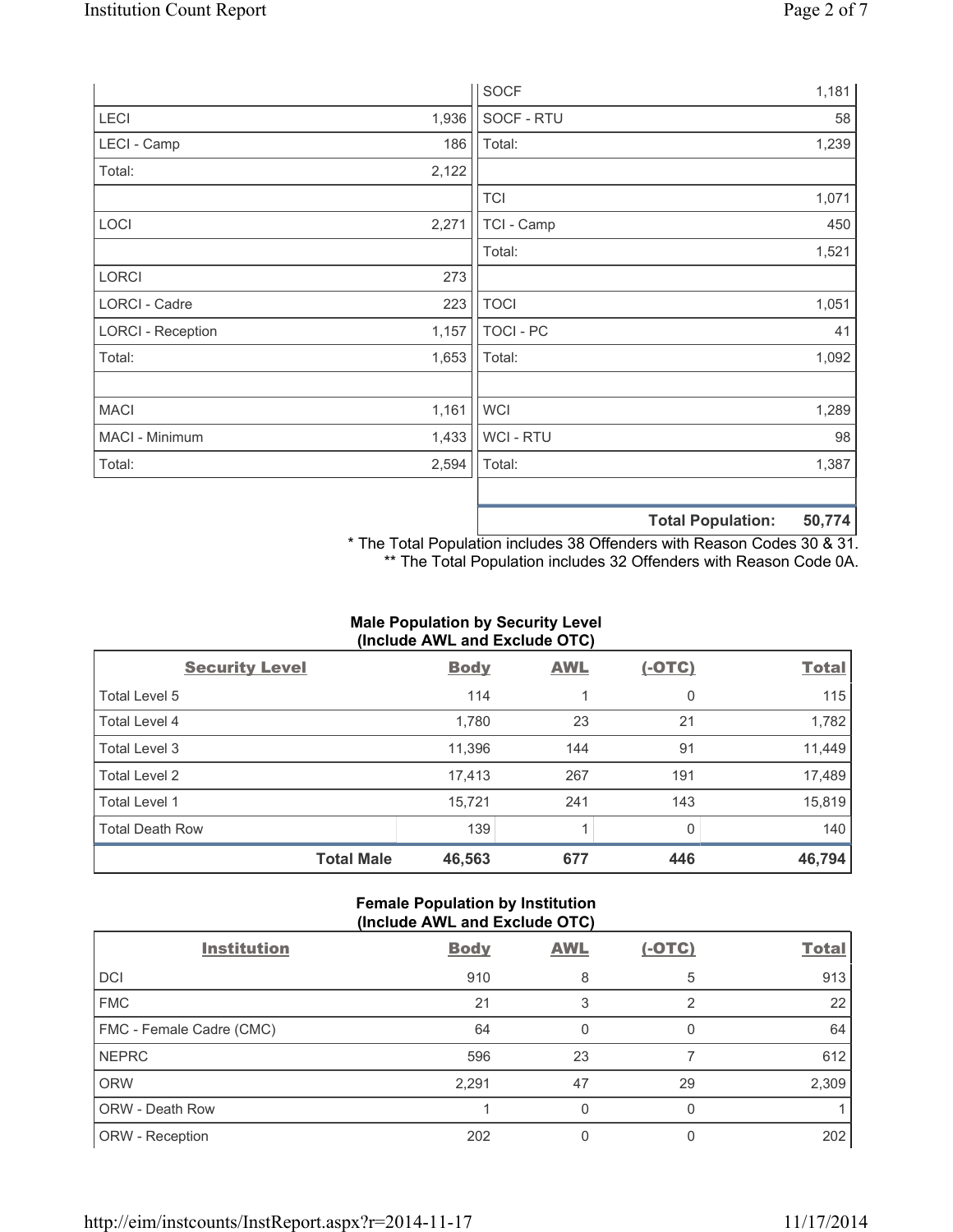| <b>ORW - RTU</b> |                          | 49     |     |     | 49     |
|------------------|--------------------------|--------|-----|-----|--------|
|                  | <b>Total Female</b>      | 4.134  |     | 43  | 4,172  |
|                  |                          |        |     |     |        |
|                  | <b>Total Population:</b> | 50,697 | 758 | 489 | 50,966 |

#### **Male Population by Institution: Security Level 5 (Include AWL and Exclude OTC)**

|              | <b>Institution</b>   | <b>Body</b> | <b>AWL</b> | $(-OTC)$ | <b>Total</b> |
|--------------|----------------------|-------------|------------|----------|--------------|
| <b>MANCI</b> |                      |             |            |          |              |
| <b>OSP</b>   |                      | 112         |            |          | 112          |
| SOCF         |                      |             |            |          |              |
| <b>TOCI</b>  |                      |             |            |          |              |
|              | <b>Total Level 5</b> | 114         |            |          | 115          |

# **Male Population by Institution: Security Level 4 (Include AWL and Exclude OTC)**

| <b>Institution</b>       |                      | <b>Body</b>    | <b>AWL</b>          | $(-OTC)$            | <b>Total</b>   |
|--------------------------|----------------------|----------------|---------------------|---------------------|----------------|
| CRC                      |                      | 13             | $\mathsf 0$         | 0                   | 13             |
| CRC - Cadre              |                      | 1              | $\mathbf 0$         | $\mathsf{O}\xspace$ | $\mathbf{1}$   |
| CRC - Reception          |                      | 1              | $\mathbf 0$         | $\mathsf{O}\xspace$ | 1              |
| CRC - RTU                |                      | 1              | $\mathbf 0$         | $\mathsf{O}\xspace$ | 1              |
| GCI                      |                      | 1              | $\mathbf 0$         | $\mathsf{O}\xspace$ | $\mathbf{1}$   |
| LECI                     |                      | $\overline{2}$ | $\mathsf{O}\xspace$ | $\mathsf{O}\xspace$ | $\sqrt{2}$     |
| <b>LORCI</b>             |                      | 3              | $\overline{2}$      | 1                   | $\overline{4}$ |
| <b>LORCI - Reception</b> |                      | $\mathbf 0$    | $\mathbf{1}$        | $\mathsf{O}\xspace$ | $\mathbf{1}$   |
| <b>MANCI</b>             |                      | $\,6$          | $\mathbf 0$         | $\mathsf 0$         | $\,6\,$        |
| <b>MCI</b>               |                      | $\,6$          | $\mathsf{O}\xspace$ | $\mathsf{O}\xspace$ | $\,6\,$        |
| <b>NCCI</b>              |                      | 3              | $\mathbf 0$         | $\mathbf 0$         | $\mathfrak{S}$ |
| <b>OSP</b>               |                      | 327            | $\,6\,$             | 6                   | 327            |
| RCI                      |                      | $\overline{7}$ | $\mathbf 0$         | $\mathsf{O}\xspace$ | $\overline{7}$ |
| <b>SOCF</b>              |                      | 1,107          | 12                  | 12                  | 1,107          |
| SOCF - RTU               |                      | 58             | $\mathbf 0$         | $\mathsf 0$         | 58             |
| <b>TCI</b>               |                      | 5              | $\mathbf 0$         | $\mathsf{O}\xspace$ | $\overline{5}$ |
| <b>TOCI</b>              |                      | 183            | $\mathbf{1}$        | $\mathbf{1}$        | 183            |
| <b>TOCI - PC</b>         |                      | 41             | $\mathbf 0$         | $\mathsf 0$         | 41             |
| WCI                      |                      | 14             | $\mathbf{1}$        | $\mathbf{1}$        | 14             |
| WCI - RTU                |                      | 1              | 0                   | 0                   | 1              |
|                          | <b>Total Level 4</b> | 1,780          | 23                  | 21                  | 1,782          |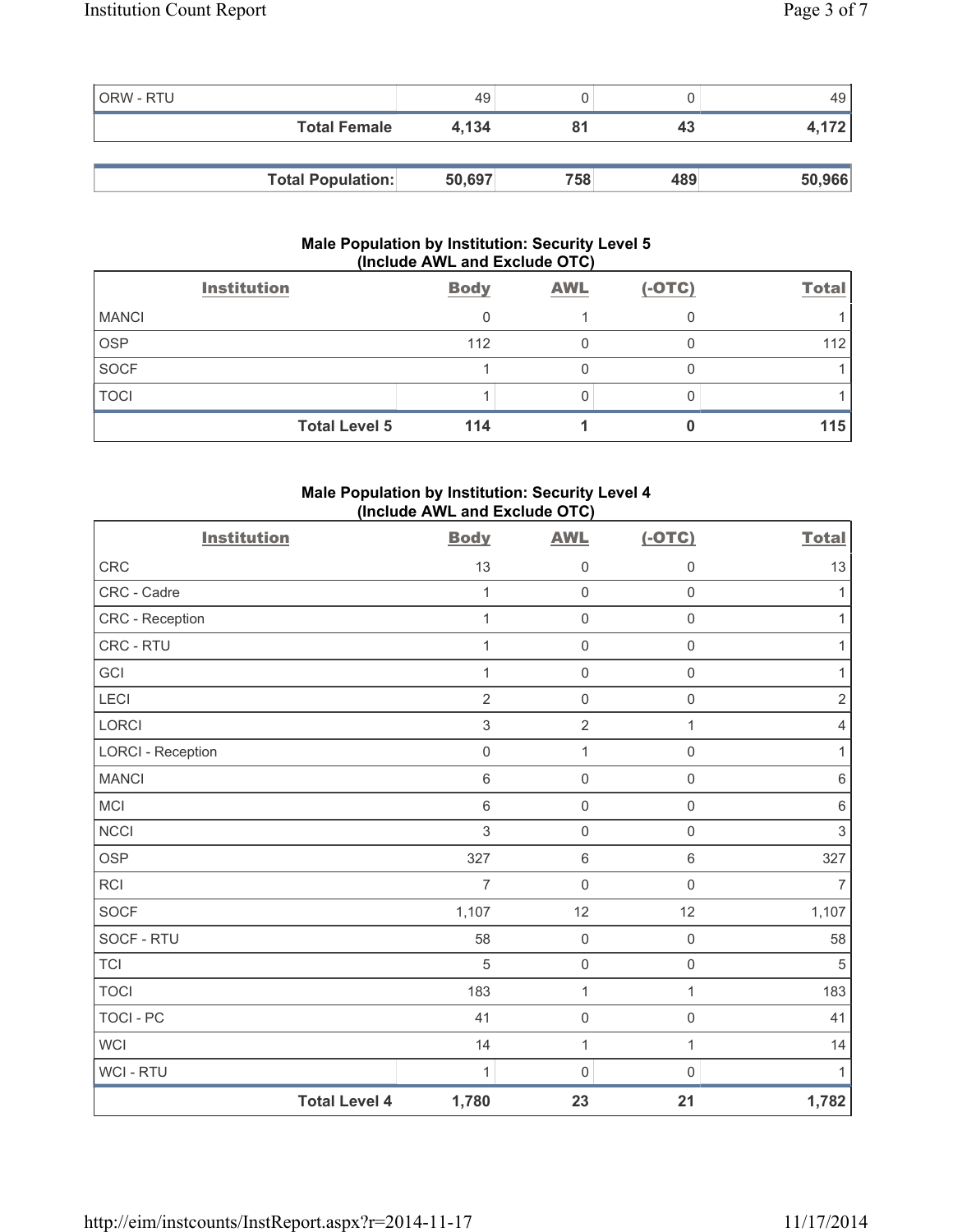| <b>Institution</b>                | <b>Body</b>    | <b>AWL</b>          | $(-OTC)$            | <b>Total</b>              |
|-----------------------------------|----------------|---------------------|---------------------|---------------------------|
| <b>ACI</b>                        | 18             | 3                   | $\mathbf 0$         | 21                        |
| <b>BECI</b>                       | $\,6\,$        | $\mathsf{O}\xspace$ | $\mathsf 0$         | $\,6\,$                   |
| CCI                               | $\overline{5}$ | $\mathsf{O}\xspace$ | $\mathsf 0$         | $\sqrt{5}$                |
| CRC                               | 99             | 4                   | $\overline{4}$      | 99                        |
| CRC - Cadre                       | 197            | $\mathsf{O}\xspace$ | $\mathsf 0$         | 197                       |
| CRC - Reception                   | 743            | 13                  | 10                  | 746                       |
| CRC - RTU                         | 15             | $\mathsf 0$         | $\mathsf 0$         | 15                        |
| CRC - Youth                       | $\overline{4}$ | $\mathsf{O}\xspace$ | $\mathsf 0$         | $\overline{4}$            |
| <b>FMC</b>                        | $\sqrt{3}$     | $\mathsf{O}\xspace$ | $\mathsf 0$         | $\ensuremath{\mathsf{3}}$ |
| FMC - Intensive Care - Male (CMC) | $\,8\,$        | $\mathsf{O}\xspace$ | $\mathbf 0$         | $\,8\,$                   |
| GCI                               | $\mathbf{1}$   | 0                   | $\mathsf 0$         | $\mathbf{1}$              |
| <b>LAECI</b>                      | $\mathfrak{S}$ | $\mathsf{O}\xspace$ | $\mathsf 0$         | $\mathsf 3$               |
| LECI                              | 1,845          | 17                  | 15                  | 1,847                     |
| <b>LORCI</b>                      | 81             | 22                  | 21                  | 82                        |
| LORCI - Cadre                     | 198            | $\mathsf 0$         | $\mathsf 0$         | 198                       |
| <b>LORCI - Reception</b>          | 652            | $\mathbf 2$         | $\mathbf{1}$        | 653                       |
| <b>MACI</b>                       | $\,6$          | 0                   | $\mathsf 0$         | $\,6\,$                   |
| <b>MANCI</b>                      | 2,166          | 19                  | 12                  | 2,173                     |
| MCI                               | $\overline{2}$ | $\mathsf 0$         | $\mathsf 0$         | $\sqrt{2}$                |
| <b>NCCI</b>                       | 12             | $\mathsf 0$         | $\mathsf 0$         | 12                        |
| <b>NCI</b>                        | 20             | $\mathsf{O}\xspace$ | $\mathsf{O}\xspace$ | 20                        |
| <b>OSP</b>                        | $\mathbf{1}$   | $\mathsf{O}\xspace$ | $\mathsf 0$         | $\mathbf{1}$              |
| PCI                               | 47             | $\mathbf{1}$        | $\mathsf 0$         | 48                        |
| RCI                               | 1,986          | 22                  | 18                  | 1,990                     |
| <b>RICI</b>                       | 4              | $\mathbf{1}$        | $\mathbf{1}$        | $\overline{4}$            |
| SCI                               | 15             | $\mathsf 0$         | $\mathsf{O}\xspace$ | 15                        |
| SOCF                              | 72             | $\mathsf{O}\xspace$ | $\mathsf{O}\xspace$ | 72                        |
| <b>TCI</b>                        | 998            | 20                  | $\,$ 5 $\,$         | 1,013                     |
| TCI - Camp                        | $\mathbf{1}$   | $\mathsf{O}\xspace$ | $\mathsf{O}\xspace$ | $\mathbf{1}$              |
| <b>TOCI</b>                       | 859            | $\,$ 3 $\,$         | $\mathbf{1}$        | 861                       |
| <b>WCI</b>                        | 1,235          | $17\,$              | $\mathfrak{S}$      | 1,249                     |
| WCI - RTU                         | 94             | $\mathsf{O}\xspace$ | $\mathsf{O}\xspace$ | 94                        |
| <b>Total Level 3</b>              | 11,396         | 144                 | 91                  | 11,449                    |

# **Male Population by Institution: Security Level 3 (Include AWL and Exclude OTC)**

### **Male Population by Institution: Security Level 2 (Include AWL and Exclude OTC)**

Г

٦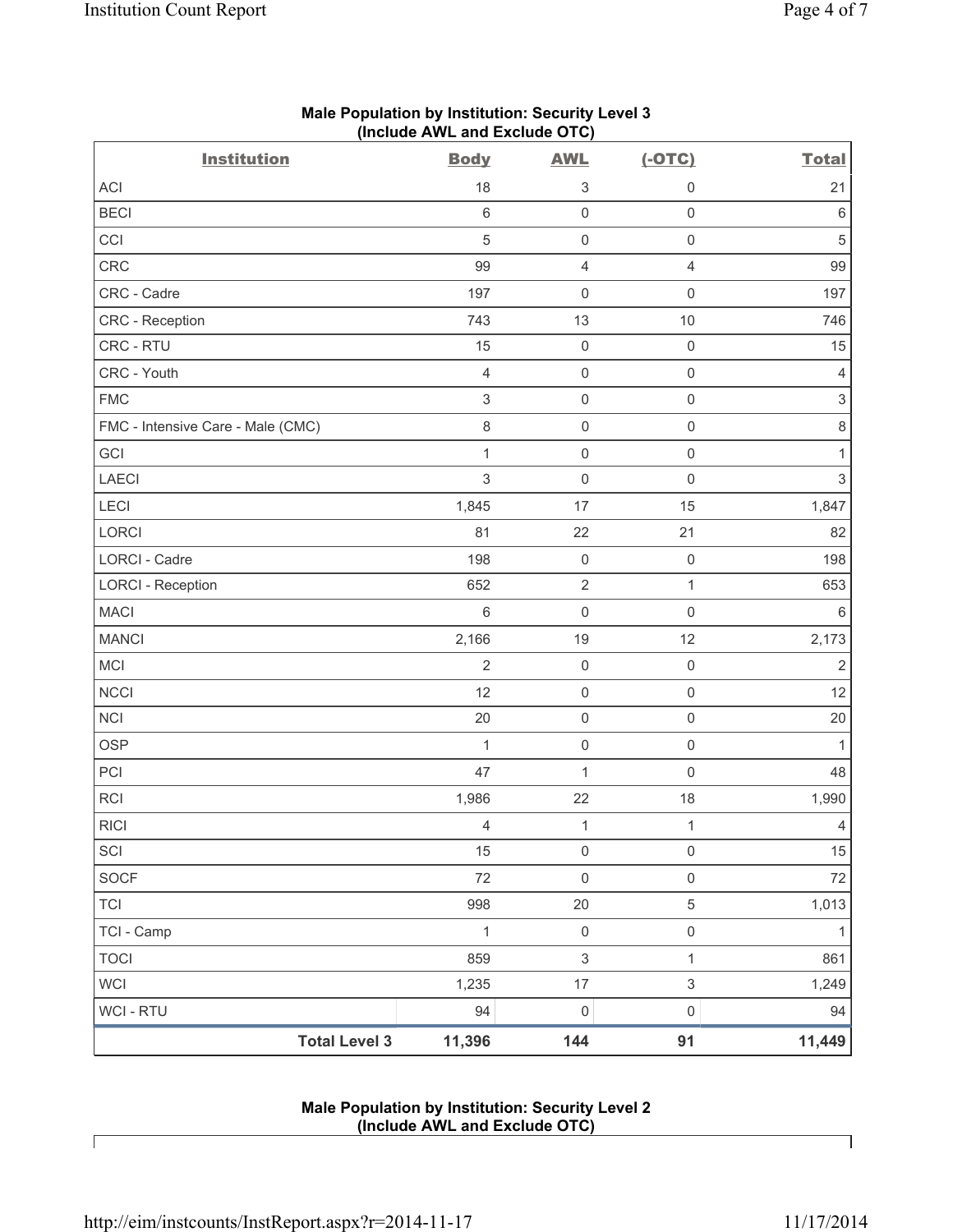| <b>Institution</b>                | <b>Body</b>    | <b>AWL</b>          | $(-OTC)$            | <b>Total</b>   |
|-----------------------------------|----------------|---------------------|---------------------|----------------|
| <b>ACI</b>                        | 565            | 8                   | 5                   | 568            |
| ACI-PC                            | 45             | $\mathbf 0$         | $\mathsf 0$         | 45             |
| <b>ACI - RTU</b>                  | 72             | 0                   | $\mathsf{O}\xspace$ | 72             |
| <b>BECI</b>                       | 1,535          | 23                  | 18                  | 1,540          |
| CCI                               | 1,734          | 12                  | $\overline{7}$      | 1,739          |
| CRC                               | 92             | $\overline{7}$      | $\overline{4}$      | 95             |
| CRC - Cadre                       | 81             | $\mathsf{O}\xspace$ | $\mathsf 0$         | 81             |
| CRC - Reception                   | 141            | $\sqrt{2}$          | $\mathbf{1}$        | 142            |
| CRC - RTU                         | 16             | 1                   | $\mathsf{O}\xspace$ | 17             |
| CRC - Youth                       | $\overline{7}$ | $\,$ 3 $\,$         | $\mathsf 3$         | $\overline{7}$ |
| <b>FMC</b>                        | $6\phantom{1}$ | $\mathsf{O}\xspace$ | $\mathsf 0$         | $\,6\,$        |
| FMC - Intensive Care - Male (CMC) | 22             | $\mathbf{1}$        | $\mathsf{O}\xspace$ | 23             |
| GCI                               | 752            | $\overline{7}$      | 5                   | 754            |
| <b>LAECI</b>                      | 1,087          | 23                  | 17                  | 1,093          |
| LECI                              | 77             | 0                   | $\mathsf{O}\xspace$ | 77             |
| LOCI                              | 1,094          | 11                  | $\,8\,$             | 1,097          |
| LORCI                             | 112            | 23                  | 15                  | 120            |
| LORCI - Cadre                     | 17             | 0                   | $\mathsf 0$         | 17             |
| <b>LORCI - Reception</b>          | 373            | 4                   | $\overline{4}$      | 373            |
| <b>MACI</b>                       | 1,155          | $\sqrt{5}$          | 5                   | 1,155          |
| <b>MANCI</b>                      | 24             | $\mathsf{O}\xspace$ | $\mathsf{O}\xspace$ | 24             |
| MCI                               | 1,702          | 29                  | 25                  | 1,706          |
| MCI - Camp                        | 1              | 0                   | $\mathsf{O}\xspace$ | 1              |
| <b>NCCI</b>                       | 1,653          | 20                  | 15                  | 1,658          |
| NCCI - Camp                       | 14             | $\mathbf 1$         | $\mathbf{1}$        | 14             |
| $\sf NCI$                         | 1,691          | 36                  | 28                  | 1,699          |
| PCI                               | 822            | 12                  | $\overline{4}$      | 830            |
| <b>RCI</b>                        | 198            | $\mathbf 1$         | $\mathsf 0$         | 199            |
| <b>RICI</b>                       | 1,209          | 20                  | 18                  | 1,211          |
| SCI                               | 1,043          | $17\,$              | $\,8\,$             | 1,052          |
| <b>TCI</b>                        | 24             | $\mathbf 1$         | $\mathsf 0$         | 25             |
| <b>TOCI</b>                       | $\overline{7}$ | $\mathsf{O}\xspace$ | $\mathsf 0$         | $\overline{7}$ |
| <b>WCI</b>                        | 40             | $\mathsf{O}\xspace$ | $\mathsf{O}\xspace$ | 40             |
| WCI - RTU                         | $\overline{2}$ | $\mathsf{O}\xspace$ | $\mathsf 0$         | $\sqrt{2}$     |
| <b>Total Level 2</b>              | 17,413         | 267                 | 191                 | 17,489         |

### **Male Population by Institution: Security Level 1 (Include AWL and Exclude OTC)**